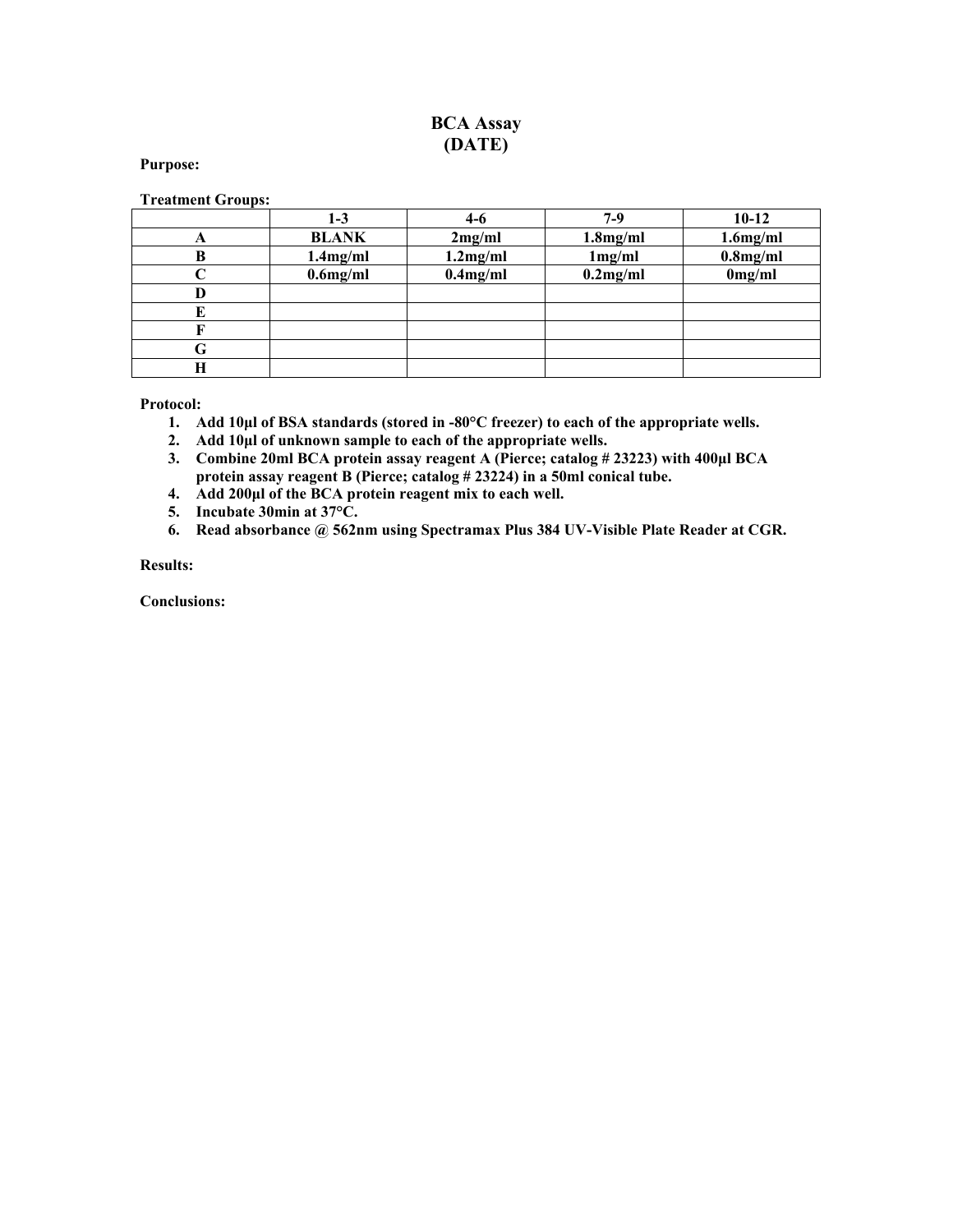## INSTRUCTIONS

# BCA™ Protein Assay Kit



# 23225 23227 1296.3

## **Number Description**

**23225 BCA<sup>™</sup> Protein Assay Kit**, sufficient reagents for 500 test tube or 5,000 microplate assays **23227 BCA<sup>™</sup> Protein Assay Kit**, sufficient reagents for 250 test tube or 2,500 microplate assays

#### **Kit Contents:**

**BCA™ Reagent A**, 1,000 ml (in Product No. 23225) or 500 ml (in Product No. 23227), containing sodium carbonate, sodium bicarbonate, bicinchoninic acid and sodium tartrate in 0.1 M sodium hydroxide

**BCA™ Reagent B**, 25 ml, containing 4% cupric sulfate

**Albumin Standard Ampules, 2 mg/ml**, 10 x 1 ml ampules, containing bovine serum albumin (BSA) at 2.0 mg/ml in 0.9% saline and 0.05% sodium azide

**Storage:** Upon receipt store at room temperature. Product shipped at ambient temperature.

**Note:** If either Reagent A or Reagent B precipitates upon shipping in cold weather or during long-term storage, dissolve precipitates by gently warming and stirring solution. Discard any kit reagent that shows discoloration or evidence of microbial contamination.

## **Table of Contents**

## **Introduction**

The BCA™ Protein Assay is a detergent-compatible formulation based on bicinchoninic acid (BCA) for the colorimetric detection and quantitation of total protein. This method combines the well-known reduction of  $Cu^{+2}$  to  $Cu^{+1}$  by protein in an alkaline medium (the biuret reaction) with the highly sensitive and selective colorimetric detection of the cuprous cation  $(Cu<sup>+1</sup>)$  using a unique reagent containing bicinchoninic acid.<sup>1</sup> The purple-colored reaction product of this assay is formed by the chelation of two molecules of BCA with one cuprous ion. This water-soluble complex exhibits a strong absorbance at 562 nm that is nearly linear with increasing protein concentrations over a broad working range (20-2,000  $\mu$ g/ml). The BCA<sup>TM</sup> method is not a true end-point method; that is, the final color continues to develop. However, following incubation, the rate of continued color development is sufficiently slow to allow large numbers of samples to be assayed together.

The macromolecular structure of protein, the number of peptide bonds and the presence of four particular amino acids (cysteine, cystine, tryptophan and tyrosine) are reported to be responsible for color formation with BCA.<sup>2</sup> Studies with di-, tri- and tetrapeptides suggest that the extent of color formation caused by more than the mere sum of individual colorproducing functional groups.<sup>2</sup> Accordingly, protein concentrations generally are determined and reported with reference to standards of a common protein such as bovine serum albumin (BSA). A series of dilutions of known concentration are

Warranty: Pierce products are warranted to meet stated product specifications and to conform to label descriptions when used and stored properly. Unless otherwise stated, this warranty is limited to one year from date of sale for products used, handled and stored according to Pierce instructions. Pierce's sole liability for the product is limited to replacement of the product or refund of the purchase price. Pierce products are supplied for laboratory or manufacturing applications only. They are not intended for medicinal, diagnostic or therapeutic use. Pierce products may not be resold, modified for resale or used to manufacture commercial products without prior written approval from Pierce Biotechnology. Pierce strives for 100% customer satisfaction. If you are not satisfied with the performance of a Pierce product, please contact Pierce or your local distributor.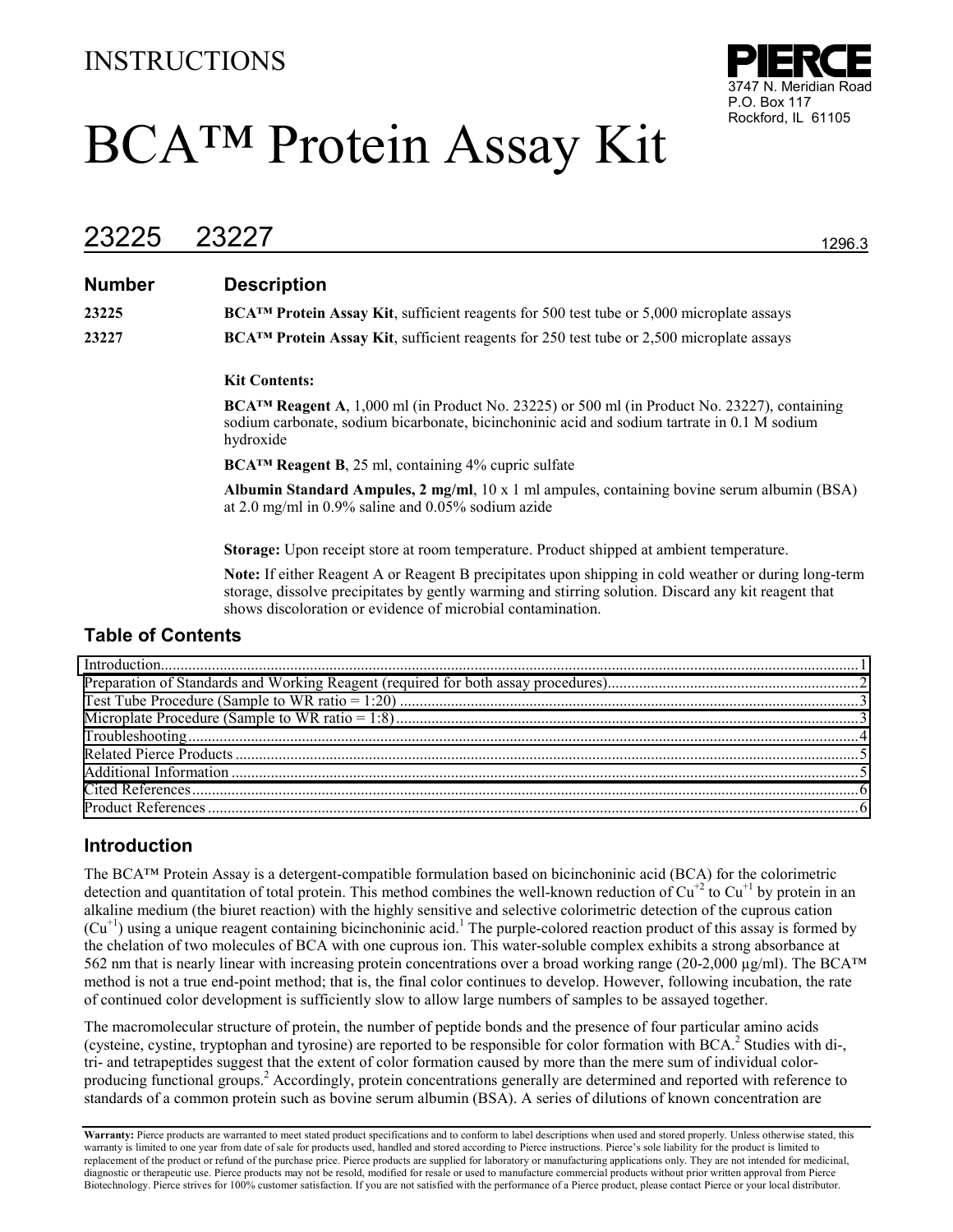

<span id="page-2-0"></span>prepared from the protein and assayed alongside the unknown(s) before the concentration of each unknown is determined based on the standard curve. If precise quantitation of an unknown protein is required, it is advisable to select a protein standard that is similar in quality to the unknown; for example, a bovine gamma globulin (BGG) standard (see Related Pierce Products) may be used when assaying immunoglobulin samples.

Two assay procedures are presented. Of these, the Test Tube Procedure requires a larger volume (0.1 ml) of protein sample; however, because it uses a sample to working reagent ratio of  $1:20 \, \text{(v/v)}$ , the effect of interfering substances is minimized. The Microplate Procedure affords the sample handling ease of a microplate and requires a smaller volume (10-25 µl) of protein sample; however, because the sample to working reagent ratio is  $1:8 \, (v/v)$ , it offers less flexibility in overcoming interfering substance concentrations and obtaining low levels of detection.

## **Preparation of Standards and Working Reagent (required for both assay procedures)**

## **A. Preparation of Diluted Albumin (BSA) Standards**

Use Table 1 as a guide to prepare a set of protein standards. Dilute the contents of one Albumin Standard (BSA) ampule into several clean vials, preferably using the same diluent as the sample(s). Each 1 ml ampule of 2.0 mg/ml Albumin Standard is sufficient to prepare a set of diluted standards for either working range suggested in Table 1. There will be sufficient volume for three replications of each diluted standard.

| Dilution Scheme for Standard Test Tube Protocol and Microplate Procedure (Working Range = $20-2,000 \mu g/ml$ ) |                          |                                                                                     |                                |  |
|-----------------------------------------------------------------------------------------------------------------|--------------------------|-------------------------------------------------------------------------------------|--------------------------------|--|
| <b>Vial</b>                                                                                                     | <b>Volume of Diluent</b> | <b>Volume and Source of BSA</b>                                                     | <b>Final BSA Concentration</b> |  |
| $\mathbf{A}$                                                                                                    | $\theta$                 | 300 µl of Stock                                                                     | $2,000 \mu g/ml$               |  |
| B                                                                                                               | $125 \mu$                | 375 µl of Stock                                                                     | $1,500 \mu g/ml$               |  |
| C                                                                                                               | $325$ µl                 | 325 µl of Stock                                                                     | $1,000 \mu g/ml$               |  |
| D                                                                                                               | $175 \mu$ l              | 175 µl of vial B dilution                                                           | $750 \mu g/ml$                 |  |
| E                                                                                                               | $325 \mu l$              | 325 µl of vial C dilution                                                           | $500 \mu g/ml$                 |  |
| F                                                                                                               | $325 \mu l$              | 325 µl of vial E dilution                                                           | $250 \mu g/ml$                 |  |
| G                                                                                                               | $325 \mu l$              | 325 µl of vial F dilution                                                           | $125 \mu g/ml$                 |  |
| Н                                                                                                               | $400$ µl                 | 100 µl of vial G dilution                                                           | $25 \mu g/ml$                  |  |
|                                                                                                                 | $400$ µl                 |                                                                                     | $0 \mu g/ml = Blank$           |  |
|                                                                                                                 |                          | Dilution Scheme for Enhanced Test Tube Protocol (Working Range = $5-250 \mu g/ml$ ) |                                |  |
| <b>Vial</b>                                                                                                     | <b>Volume of Diluent</b> | <b>Volume and Source of BSA</b>                                                     | <b>Final BSA Concentration</b> |  |
| A                                                                                                               | $700 \mu l$              | 100 µl of Stock                                                                     | $250 \mu g/ml$                 |  |
| B                                                                                                               | $400 \mu l$              | 400 µl of vial A dilution                                                           | $125 \mu g/ml$                 |  |
| C                                                                                                               | $450 \mu l$              | 300 µl of vial B dilution                                                           | $50 \mu g/ml$                  |  |
| D                                                                                                               | $400 \mu l$              | 400 µl of vial C dilution                                                           | $25 \mu g/ml$                  |  |
| E                                                                                                               | $400 \mu l$              | 100 µl of vial D dilution                                                           | $5 \mu g/ml$                   |  |
| F                                                                                                               | $400 \mu l$              |                                                                                     | $0 \mu g/ml = Blank$           |  |

| Table 1. Preparation of Diluted Albumin (BSA) Standards |  |
|---------------------------------------------------------|--|
|---------------------------------------------------------|--|

## **B. Preparation of the BCA™ Working Reagent (WR)**

1. Use the following formula to determine the total volume of WR required:

(# standards + # unknowns) x (# replicates) x (volume of WR per sample) = total volume WR required

Example: for the Standard Test Tube Protocol with 3 unknowns and 2 replicates of each sample:

(9 standards + 3 unknowns) x (2 replicates) x (2 ml) = 48 ml WR required

**Note:** 2.0 ml of the WR is required for each sample in the Test Tube Procedure, while only 200 µl of WR reagent is required for each sample in the Microplate Procedure.

2. Prepare WR by mixing 50 parts of BCA™ Reagent A with 1 part of BCA™ Reagent B (50:1, Reagent A:B). For the above example, combine 50 ml of Reagent A with 1 ml of Reagent B.

**Note:** When Reagent B is first added to Reagent A, a turbidity is observed that quickly disappears upon mixing to yield a clear, green WR. Prepare sufficient volume of WR based on the number of samples to be assayed. The WR is stable for several days when stored in a closed container at room temperature (RT).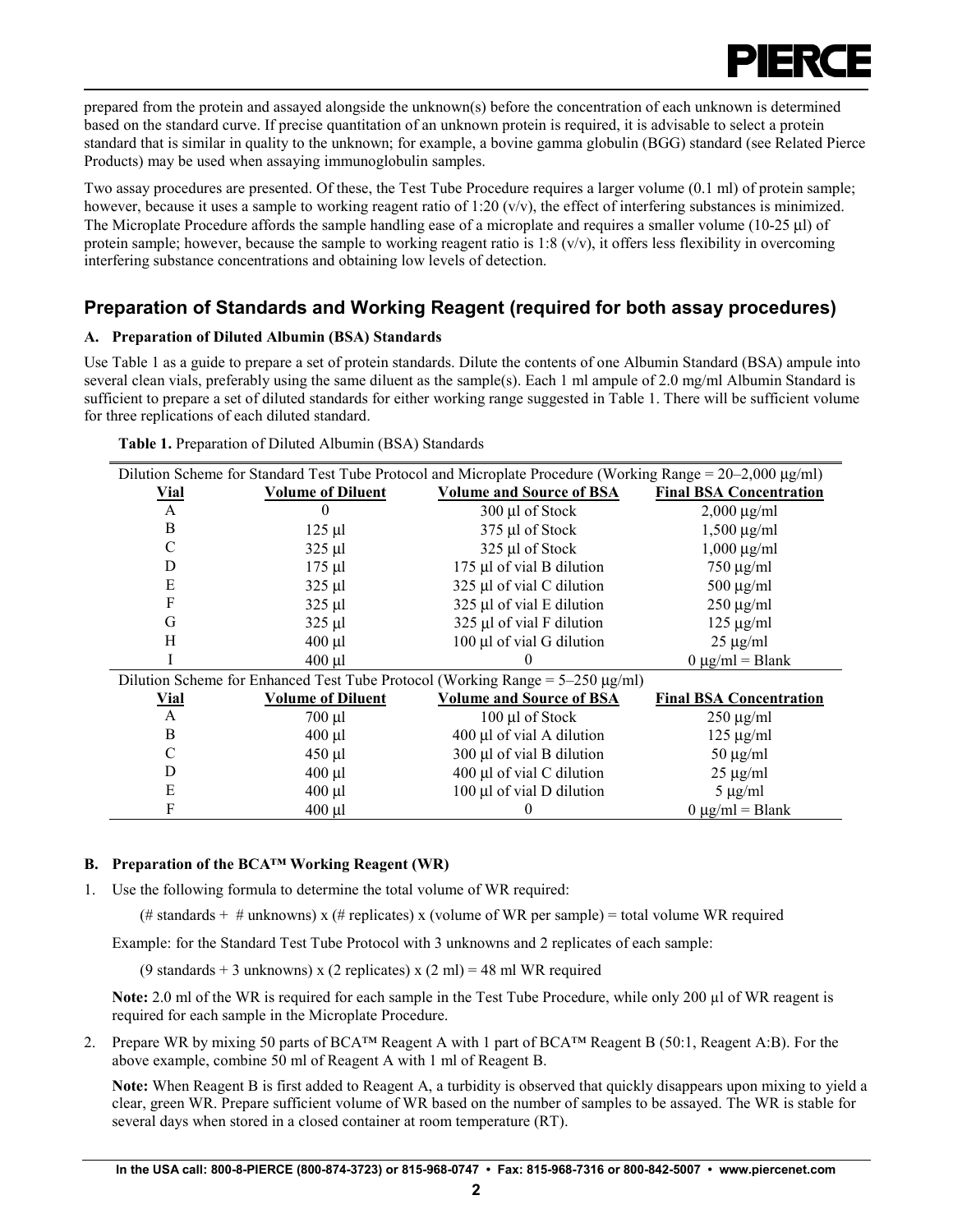

## <span id="page-3-0"></span>**Procedure Summary (Test Tube Procedure, Standard Protocol)**



## **Test Tube Procedure (Sample to WR ratio = 1:20)**

- 1. Pipette 0.1 ml of each standard and unknown sample replicate into an appropriately labeled test tube.
- 2. Add 2.0 ml of the WR to each tube and mix well.
- 3. Cover and incubate tubes at selected temperature and time:
	- Standard Protocol:  $37^{\circ}$ C for 30 minutes (working range = 20-2,000  $\mu$ g/ml)
	- RT Protocol: RT for 2 hours (working range  $= 20-2,000 \mu\text{g/ml}$ )
	- Enhanced Protocol: 60<sup>o</sup>C for 30 minutes (working range =  $5-250 \text{ µg/ml}$ )

#### **Notes:**

- Increasing the incubation time or temperature increases the net 562 nm absorbance for each test and decreases both the minimum detection level of the reagent and the working range of the protocol.
- Use a water bath to heat tubes for either Standard (37°C incubation) or Enhanced (60°C incubation) Protocol. Using a forced-air incubator can introduce significant error in color development because of uneven heat transfer.
- 4. Cool all tubes to RT.
- 5. With the spectrophotometer set to 562 nm, zero the instrument on a cuvette filled only with water. Subsequently, measure the absorbance of all the samples within 10 minutes.

**Note:** Because the BCA™ Assay does not reach a true end point, color development will continue even after cooling to RT. However, because the rate of color development is low at RT, no significant error will be introduced if the 562 nm absorbance measurements of all tubes are made within 10 minutes of each other.

- 6. Subtract the average 562 nm absorbance measurement of the Blank standard replicates from the 562 nm absorbance measurement of all other individual standard and unknown sample replicates.
- 7. Prepare a standard curve by plotting the average Blank-corrected 562 nm measurement for each BSA standard vs. its concentration in µg/ml. Use the standard curve to determine the protein concentration of each unknown sample.

## **Microplate Procedure (Sample to WR ratio = 1:8)**

1. Pipette 25 µl of each standard or unknown sample replicate into a microplate well (working range =  $20-2,000 \mu g/ml$ ).

**Note:** If sample size is limited, 10  $\mu$ l of each unknown sample and standard can be used (sample to WR ratio = 1:20). However, the working range of the assay in this case will be limited to 125-2,000  $\mu$ g/ml.

- 2. Add 200  $\mu$ l of the WR to each well and mix plate thoroughly on a plate shaker for 30 seconds.
- 3. Cover plate and incubate at 37°C for 30 minutes.
- 4. Cool plate to RT.
- 5. Measure the absorbance at or near 562 nm on a plate reader.

**Notes:**

- Wavelengths from 540-590 nm have been used successfully with this method.
- Because plate readers use a shorter light path length than cuvette spectrophotometers, the Microplate Procedure requires a greater sample to WR ratio to obtain the same sensitivity as the standard Test Tube Procedure. If higher 562 nm measurements are desired, increase the incubation time to 2 hours.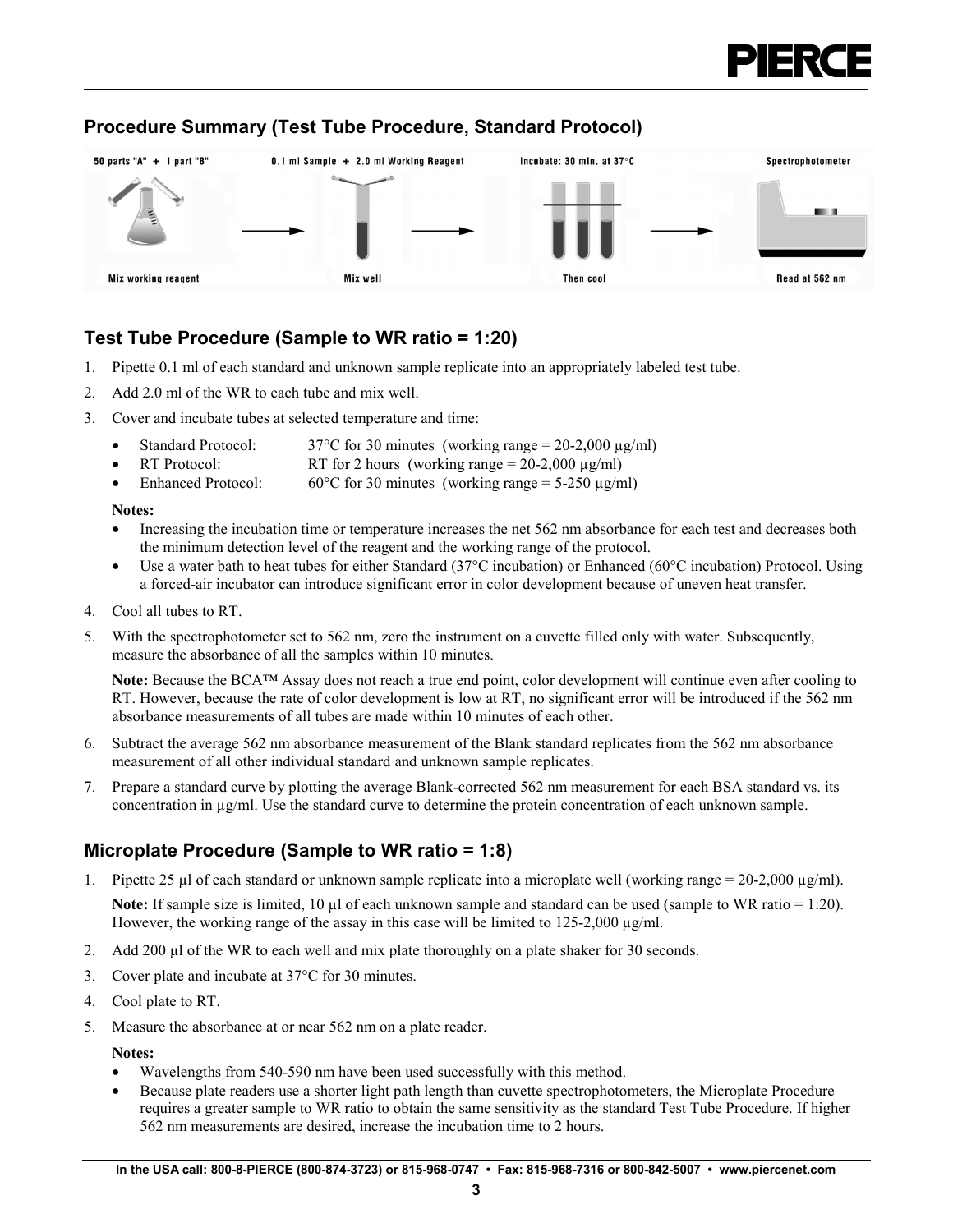

- <span id="page-4-0"></span>• Increasing the incubation time or ratio of sample volume to WR increases the net 562 nm measurement for each well and lowers both the minimum detection level of the reagent and the working range of the assay. As long as all standards and unknowns are treated identically, such modifications may be useful.
- 6. Subtract the average 562 nm absorbance measurement of the Blank standard replicates from the 562 nm measurements of all other individual standard and unknown sample replicates.
- 7. Prepare a standard curve by plotting the average Blank-corrected 562 nm measurement for each BSA standard vs. its concentration in µg/ml. Use the standard curve to determine the protein concentration of each unknown sample.

**Note:** If using curve-fitting algorithms associated with a microplate reader, a four-parameter (quadratic) or best-fit curve will provide more accurate results than a purely linear fit. If plotting results by hand, a point-to-point curve is preferable to a linear fit to the standard points.

## **Troubleshooting**

| <b>Problem</b>                       | <b>Possible Cause</b>                  | <b>Solution</b>                           |
|--------------------------------------|----------------------------------------|-------------------------------------------|
| No color in any tubes                | Sample contains a copper chelating     | Dialyze, desalt, or dilute sample         |
|                                      | agent                                  | Increase copper concentration in working  |
|                                      |                                        | reagent (e.g., use 50:2, Reagent A:B)     |
|                                      |                                        | Remove interfering substances from sample |
|                                      |                                        | using Product No. 23215                   |
| Blank absorbance is OK, but          | Strong acid or alkaline buffer, alters | Dialyze, desalt, or dilute sample         |
| standards and samples show less      | working reagent pH                     |                                           |
| color than expected                  | Color measured at the wrong            | Measure the absorbance at 562 nm          |
|                                      | wavelength                             |                                           |
| Color of samples appears darker      | Protein concentration is too high      | Dilute sample                             |
| than expected                        | Sample contains lipids or              | Add 2% SDS to the sample to eliminate     |
|                                      | lipoproteins                           | interference from lipids <sup>3</sup>     |
|                                      |                                        | Remove interfering substances from sample |
|                                      |                                        | using Product No. 23215                   |
| All tubes (including blank) are dark | Buffer contains a reducing agent       | Dialyze or dilute sample                  |
| purple                               | Buffer contains a thiol                | Remove interfering substances from sample |
|                                      | Buffer contains biogenic amines        | using Product No. 23215                   |
|                                      | (catecholamines)                       |                                           |
| Need to measure color at a           | Spectrophotometer or plate reader      | Color may be measure at any wavelength    |
| different wavelength                 | does not have 562 nm filter            | between 540 nm and 590 nm, although the   |
|                                      |                                        | slope of standard curve and overall assay |
|                                      |                                        | sensitivity will be reduced               |

#### **A. Interfering substances**

Certain substances are known to interfere with the BCA™ Assay including those with reducing potential, chelating agents, and strong acids or bases. Because they are known to interfere with protein estimation at even minute concentrations, avoid the following substances as components of the sample buffer:

| Ascorbic Acid  | <b>EGTA</b>       | Iron       | <b>Impure Sucrose</b> |
|----------------|-------------------|------------|-----------------------|
| Catecholamines | Impure Glycerol   | Lipids     | Tryptophan            |
| Creatinine     | Hydrogen Peroxide | Melibiose  | Tyrosine              |
| Cysteine       | Hydrazides        | Phenol Red | Uric Acid             |

Other substances interfere to a lesser extent with protein estimation using the BCA™ Assay, and these have only minor (tolerable) effects below a certain concentration in the original sample. Maximum compatible concentrations for many substances in the Standard Test Tube Protocol are listed in Table 2 (see last page of Instructions). Substances were compatible at the indicated concentration in the Standard Test Tube Protocol if the error in protein concentration estimation caused by the presence of the substance in the sample was less than or equal to 10%. The substances were tested using WR prepared immediately before each experiment. Blank-corrected 562 nm absorbance measurements (for a 1,000 µg/ml BSA standard + substance) were compared to the net 562 nm measurements of the same standard prepared in 0.9% saline. In the Microplate Procedure, where the sample to WR ratio is 1:8  $(v/v)$ , maximum compatible concentrations will be lower.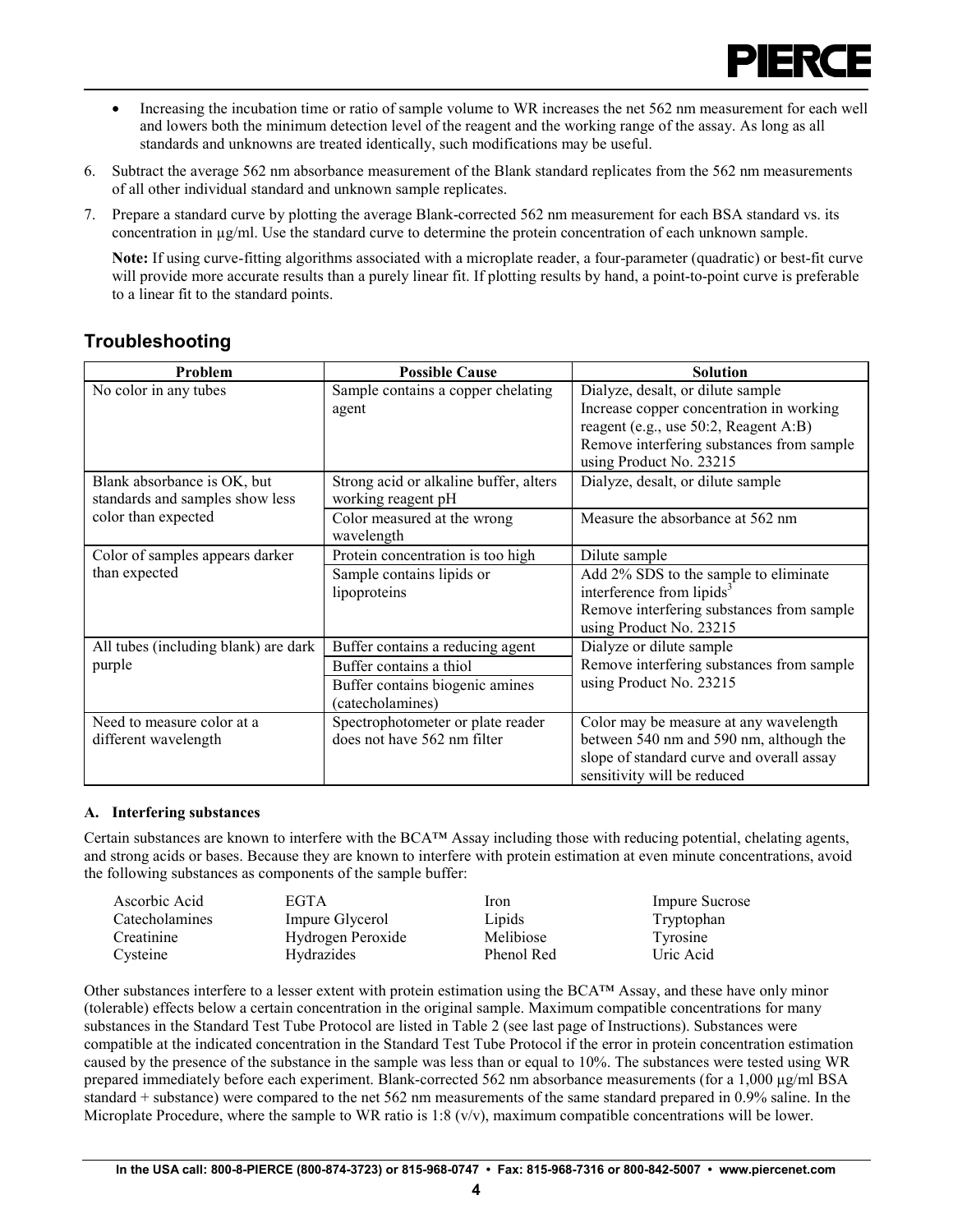

#### <span id="page-5-0"></span>**B. Strategies for eliminating or minimizing the effects of interfering substances**

The effects of interfering substances in the BCA™ Protein Assay may be eliminated or overcome by one of several methods.

- Remove the interfering substance by dialysis or gel filtration.
- Dilute the sample until the substance no longer interferes. This strategy is effective only if the starting protein concentration is sufficient to remain in the working range of the assay upon dilution.
- Precipitate the proteins in the sample with acetone or trichloroacetic acid (TCA). The liquid containing the substance that interfered is discarded and the protein pellet is easily solubilized in ultrapure water or directly in the alkaline BCA™ WR.4 A protocol for performing this on samples to be assayed with BCA™ Protein Assay Reagent is available at the Pierce web site. Alternatively, Product No. 23215 may be used (see Related Pierce Products).
- Increase the amount of copper in the WR (prepare WR as 50:2 or 50:3, Reagent A:B), which may eliminate interference by copper chelating agents.

**Note:** For greatest accuracy, the protein standards must be treated identically to the sample(s).

## **Related Pierce Products**

| 23209 | Albumin Standard Ampules, $2 \text{ mg/ml}$ , $10 \times 1 \text{ ml}$ ampules, containing bovine serum albumin (BSA)<br>at 2.0 mg/ml in $0.9\%$ saline and $0.05\%$ sodium azide   |
|-------|-------------------------------------------------------------------------------------------------------------------------------------------------------------------------------------|
| 23208 | Pre-Diluted Protein Assay Standards: Bovine Serum Albumin (BSA) Set, 7 x 3.5 ml aliquots in the<br>range of $125-2,000 \mu g/ml$                                                    |
| 23212 | Bovine Gamma Globulin Standard, 2 mg/ml, 10 x 1 ml ampules                                                                                                                          |
| 23213 | Pre-Diluted Protein Assay Standards, Bovine Gamma Globulin Fraction II (BGG) Set, 7 x 3.5 ml<br>aliquots in the range of 125-2,000 $\mu$ g/ml                                       |
| 23221 | $\mathbf{BCA^{TM}}$ Reagent A, 1,000 ml                                                                                                                                             |
| 23223 | BCA <sup>TM</sup> Reagent A, 250 ml                                                                                                                                                 |
| 23224 | $BCATM$ Reagent B, 25 ml                                                                                                                                                            |
| 23235 | Micro BCA <sup>TM</sup> Protein Assay Kit, working range of 0.5-20 $\mu$ g/ml                                                                                                       |
| 23236 | Coomassie Plus <sup>TM</sup> Protein Assay Kit, working range of $1-1,500 \mu g/ml$                                                                                                 |
| 23215 | Compat-Able <sup>TM</sup> Protein Assay Preparation Reagent Set, sufficient reagents to pre-treat 500<br>samples to remove interfering substances before total protein quantitation |

## **Additional Information**

#### **A. Please visit the Pierce web site for additional information on this product including the following items:**

- Frequently Asked Questions
- Tech Tip protocol: Eliminate interfering substances from samples for BCA™ Protein Assay
- Tech Tip protocol: Shorten BCA™ Protein Assay incubation using a microwave oven

#### **B. Response characteristics for different proteins**

Each of the commonly used total protein assay methods exhibits some degree of varying response toward different proteins. These differences relate to amino acid sequence, pI, structure and the presence of certain side chains or prosthetic groups that can dramatically alter the protein's color response. Most protein assay methods utilize BSA or immunoglobulin (IgG) as the standard against which the concentration of protein in the sample is determined (Figure 1). However, if great accuracy is required, the standard curve should be prepared from a pure sample of the target protein to be measured.

Table 3 shows typical BCA™ Protein Assay protein-to-protein variation in color response. All proteins were tested at a concentration of 1,000  $\mu$ g/ml using the 30-minute/37 °C Test Tube Protocol. The average net color response for BSA was normalized to 1.00 and the average net color response of the other proteins is expressed as a ratio to the response of BSA.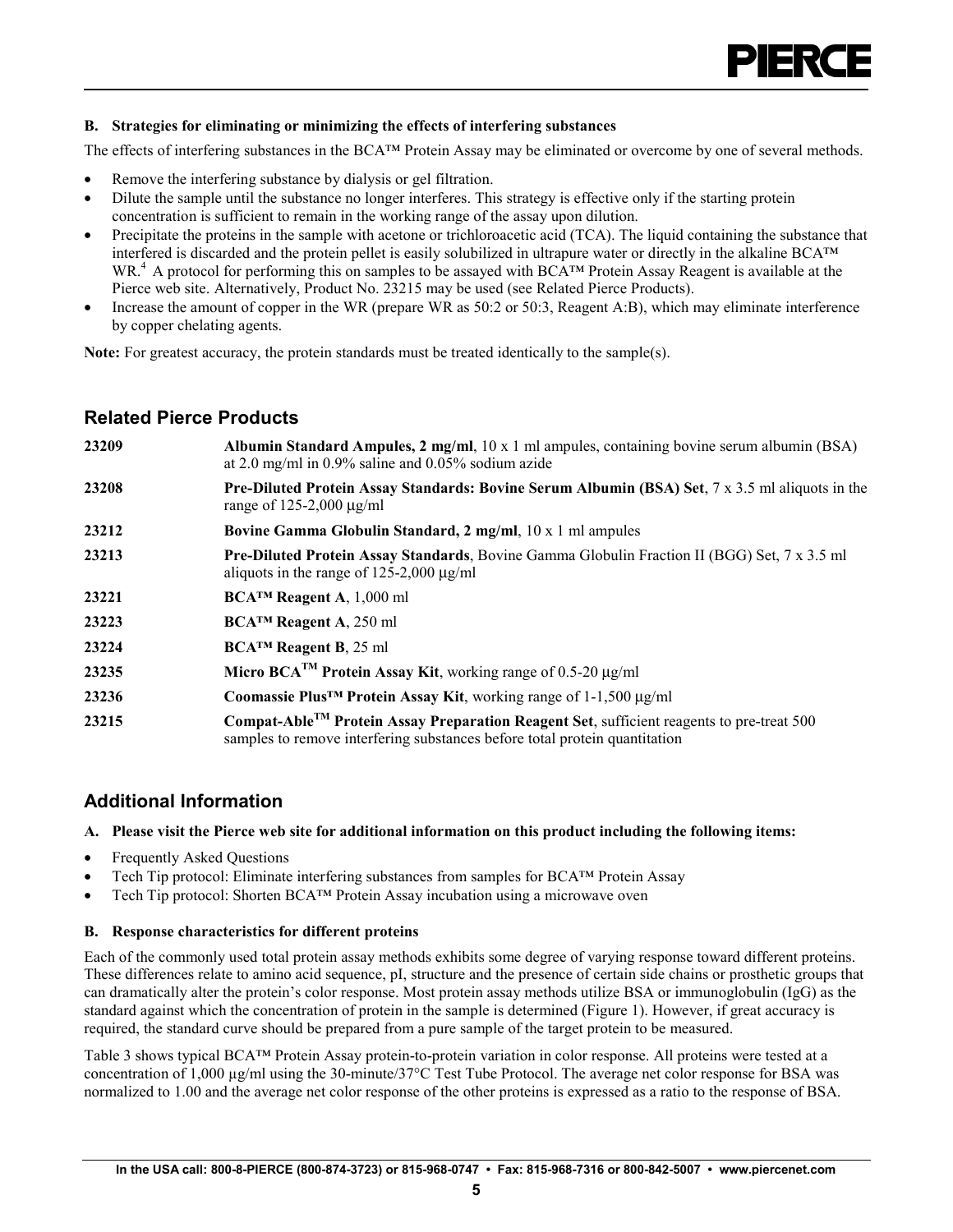<span id="page-6-0"></span>

**Figure 1:** Typical color response curves for BSA and BGG using the Standard Test Tube Protocol (37°C/30-minute incubation).

**Table 3.** Protein-to-Protein Variation. Absorbance ratios (562 nm) for proteins relative to BSA using the Standard Test Tube Protocol.

| Ratio = $(Avg$ "test" net Abs.) / (avg. BSA net Abs.) |       |  |  |  |
|-------------------------------------------------------|-------|--|--|--|
| <b>Protein Tested</b>                                 | Ratio |  |  |  |
| Albumin, bovine serum                                 | 1.00  |  |  |  |
| Aldolase, rabbit muscle                               | 0.85  |  |  |  |
| $\alpha$ -Chymotrypsinogen, bovine                    | 1.14  |  |  |  |
| Cytochrome C, horse heart                             | 0.83  |  |  |  |
| Gamma globulin, bovine                                | 1.11  |  |  |  |
| IgG, bovine                                           | 1.21  |  |  |  |
| IgG, human                                            | 1.09  |  |  |  |
| IgG, mouse                                            | 1.18  |  |  |  |
| IgG, rabbit                                           | 1.12  |  |  |  |
| IgG, sheep                                            | 1.17  |  |  |  |
| Insulin, bovine pancreas                              | 1.08  |  |  |  |
| Myoglobin, horse heart                                | 0.74  |  |  |  |
| Ovalbumin                                             | 0.93  |  |  |  |
| Transferrin, human                                    | 0.89  |  |  |  |
| Average ratio                                         | 1.02  |  |  |  |
| <b>Standard Deviation</b>                             | 0.15  |  |  |  |
| <b>Coefficient of Variation</b>                       | 14.7% |  |  |  |

#### **C. Alternative Total Protein Assay Reagents**

If interference by a reducing substance or metal-chelating substance contained in the sample cannot be overcome, try the Coomassie Plus™ Protein Assay Kit (Product No. 23236), which is less sensitive to such substances.

#### **D. Cleaning and Re-using Glassware**

Exercise care when re-using glassware. All glassware must be cleaned and given a thorough final rinse with ultrapure water.

#### **Cited References**

- 1. Smith, P.K., *et al.* (1985). Measurement of protein using bicinchoninic acid. *Anal. Biochem*. **150**:76-85.
- 2. Wiechelman, K., Braun, R. and Fitzpatrick, J. (1988). Investigation of the bicinchoninic acid protein assay: Identification of the groups responsible for color formation. *Anal Biochem*. **175**:231-7.
- 3. Kessler, R. and Fanestil, D. (1986). Interference by lipids in the determination of protein using bicinchoninic acid. *Anal. Biochem*. **159**:138-42.
- 4. Brown, R., Jarvis, K. and Hyland, K. (1989). Protein measurement using bicinchoninic acid: elimination of interfering substances. *Anal. Biochem*. **180**:136-9.

#### **Product References**

Adilakshami, T. and Laine, R.O. (2002). Ribosomal protein S25 mRNA partners with MTF-1 and La to provide a p53-mediated mechanism for survival or death. *J. Biol. Chem.* 277:4147-51.

Fischer, T., *et al.* (1999). Clathrin-coated vesicles bearing GAIP possess GTPase-activating protein activity in vitro. *Proc. Nat. Acad. Sci.* **96:**6722-7.

- Prozialeck, W.C., *et al.* (2002). Chlamydia trachomatis disrupts N-cadherin-dependent cell-cell junctions and sequester β-catenin in human cervical epithelial cells. *Infection and Immunity* **70:**2605-13.
- Roberts, K.P., Ensrud, K.M. and Hamilton, D.W. (2002). A comparative analysis of expression and processing of the rat epididymal fluid and sperm-bound forms of proteins D and E. *Biology of Reproduction* **67:**525-33.

Triton® is a registered trademark of Rohm & Haas Co.

Brij<sup>®</sup>, Tween<sup>®</sup> and Span<sup>®</sup> are registered trademarks of ICI Americas.

Zwittergent® is a registered trademark of American Hoechst Corporation.

The BCA™ Protein Assay is protected by U.S. Patent # 4,839,295

©Pierce Biotechnology, Inc., 10/2003. Printed in the USA.